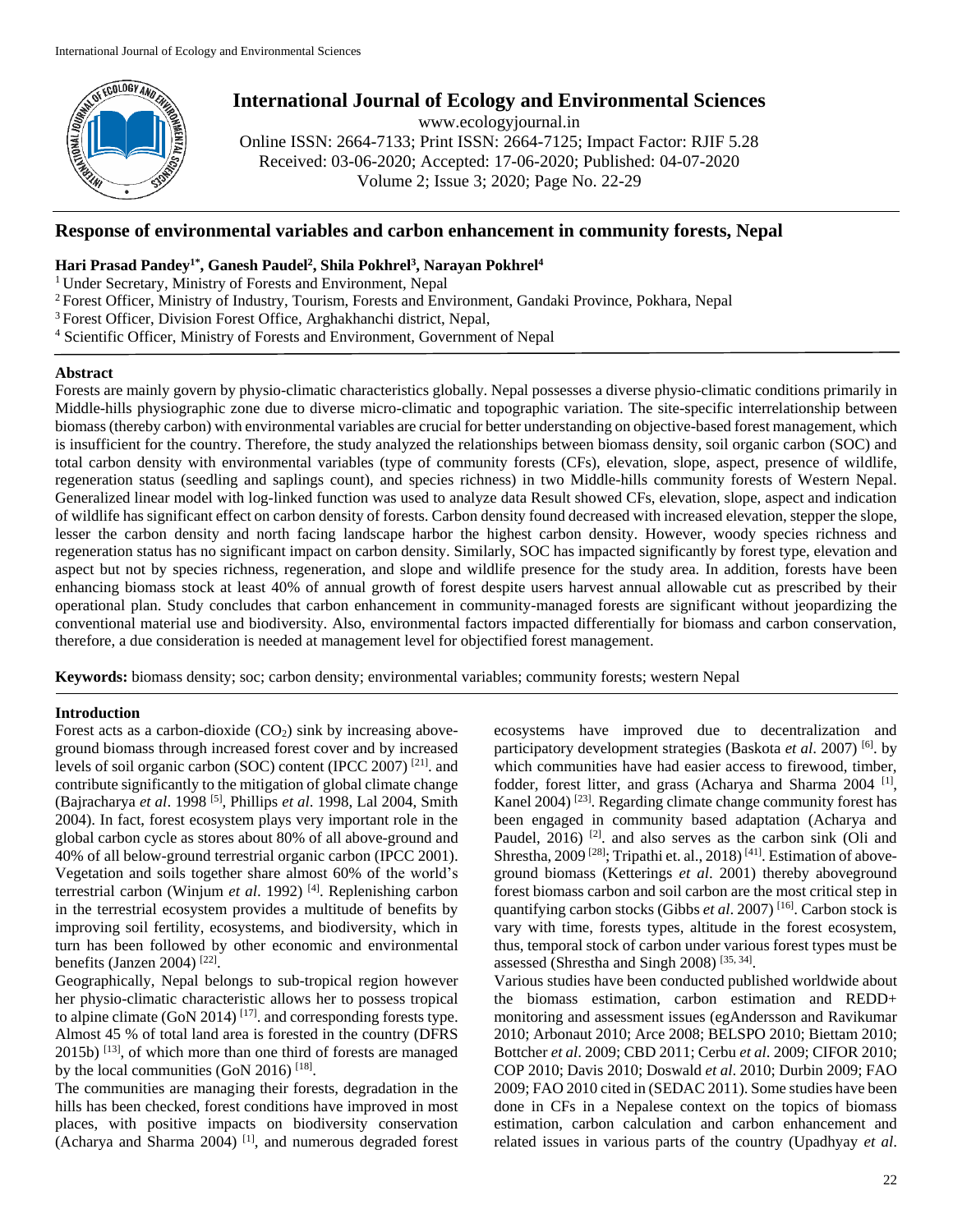2005, Nepal 2006, Baskota *et al*. 2007 [6] , Subedi *et al*. 2010 [37] , ANSAB 2011, Bhusal 2011<sup>[7]</sup>, Pandey and Bhusal 2016)<sup>[29]</sup>. But very limited studies have been covering the information about elevation gradient, soil characteristics with regards to carbon density in community-managed forests in Nepal. Realizing these facts, this study was conducted with the aim of quantifying carbon in CFs by sampling randomly along five contour lines in two community-managed forests from Gorkha district, Western Himalayas, Nepal.

#### **Study Area**

Study was carried out in Gorkha district extends between 27<sup>0</sup>15'-  $28^045'$ N latitude and  $84^027' - 84^058'$ E longitude, in the middle hills and high mountains of the Western Development Region of Nepal, covers an area of 3614.70 km<sup>2</sup>, with an elevation range of 228 m to 8,163 m mean above sea level (masl). Gorkha possesses five distinct type of forests according to altitudinal range, namely, tropical, sub-tropical, temperate, sub-alpine, and alpine, which offer a wide array of vegetation. The district receives an average annual rainfall 1776 mm and average annual maximum and minimum temperatures are  $26.1^{\circ}$ C and  $15.9^{\circ}$ C, respectively (DDC 2011).The study was carried out in two Community Forests (CFs), namely: Ghaledanda Ranakhola Community Forest (GRCF) and Ludi Damgade Community Forest (LDCF). In total, about 269 ha of forest has been studied giving a sampling intensity of 0.83% and 2.23 ha of forest area were surveyed.



**Fig 1:** Map showing the study area and sample plot layout.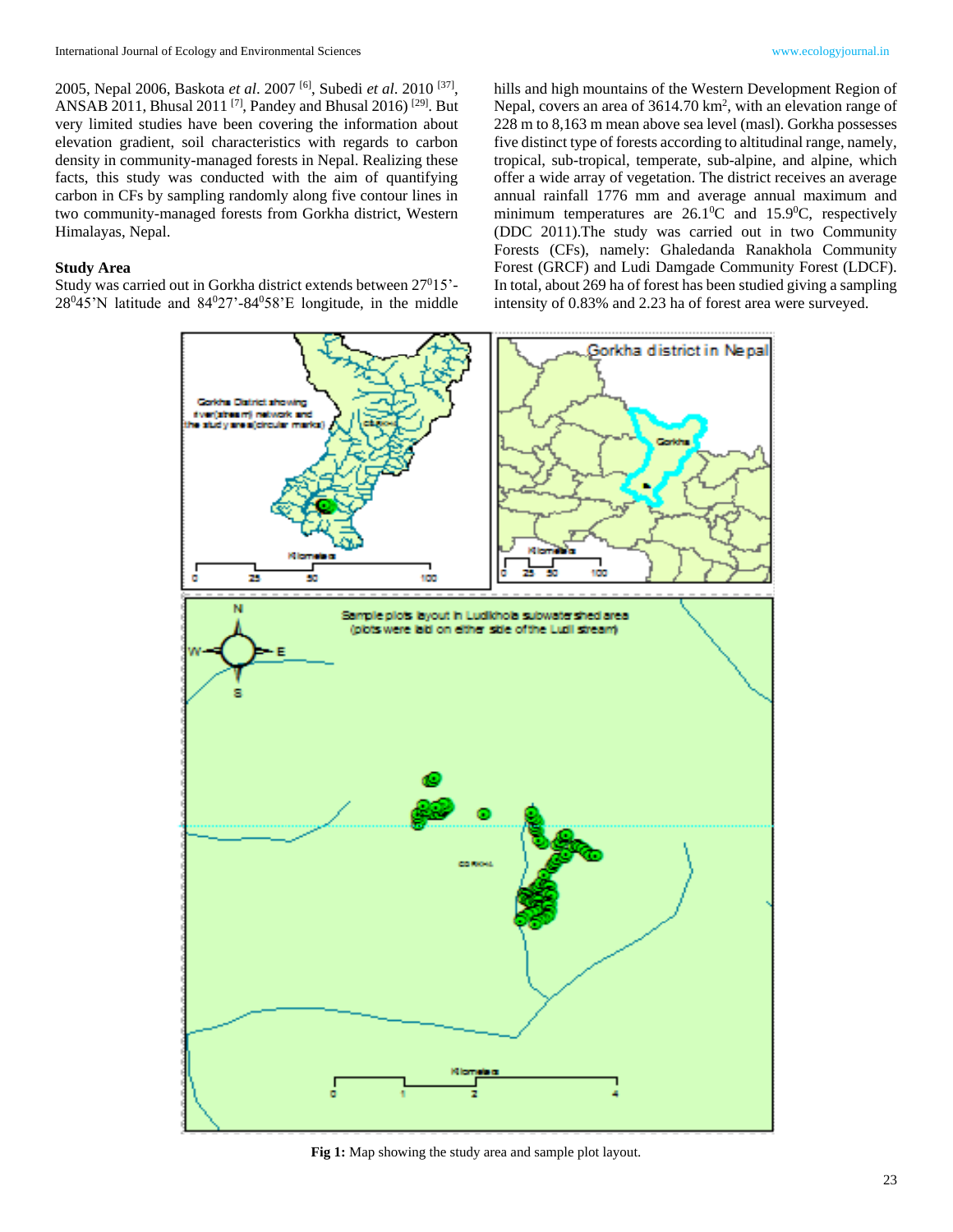# **Ghaledanda Ranakhola Community Forest**

Ghaledanda Ranakhola Community Forest (GRCF) was formally handed over to the Ghaledanda Ranakhola Community Forest Users' Group (GRCFUG) in 1998 to 459 households (HHs) (CFUG 2008) [8] . GRCF covers an area of 194.2 ha but this study considered only the area which falls under the Ludikhola subwatershed (181.7 ha). The forest has a sub-tropical climate and characteristic, faces south-east, south and south-west, with an elevation ranging from approximately 700 m asl (above sea level) to 1100 m asl. Because of its sub-tropical nature, it was mainly dominated by S*horea robusta* (>80% crown dominated) and under-story of *Schima wallichii* and *Castanopsis indica.* Some mature unexploited *Schima wallichii* were also common in this forest (CFUG 2008)<sup>[8]</sup>.

# **Ludi Damgade Community Forest**

LudiDamgade Community Forest was handed over to the Ludi Damgade Community Forest Users Group (LDCFUG) in 1993, consists of 503 HHs, composed of different ethnicities and castes. Total forest area was 270.7 ha extended between 650 m masl to 1050 m masl, consists mainly of four species, namely; *Shorea robusta, Schima wallichii*and *Castanopsis indica* as naturally regenerated forest with *Pinus roxburghii* plantation in a small patch. Associated common species were *Clistocalis species, Syzigium cumini, Lyonia ovalifolia, Wendlandia coriacea,* and *Engelhardtia spicata*. This study was carried on 86.9 ha of this forest which was mainly dominated by *Schima wallichii, Castanopsis indica,* and the*Pinus roxburghii* plantation (CFUG 2008) [8] .

#### **Methods**

Generally, carbon stock in the forest can be estimated by two methods, *viz*., destructive and non-destructive. The destructive method, where the biomass of felled trees is weighed in the field and samples (wood, roots, branches, leaf litters) burnt separately in the lab, is undoubtedly the most accurate method of estimating above-ground tree biomass but is costly and time consuming (De-Gier 2003)<sup>[11]</sup>. Realizing the facts of time and cost-effectiveness of non-destructive estimation method for a forest, we followed such procedure using allometric equations based on field data.

# **Sampling Design**

Transects were run along the contours of elevation at 800, 850, 900, 950 and 1000 m masl and randomization was performed for maintaining the distance from one plot to the next with whole number of 10, 20,... by which concentric circular sample plot (CCSP, see: Figure 2) were laid out. Altogether 89 plots were sampled in a similar manner. The main reason for selecting circular plots was they were easy for layout, covering greater area with lesser perimeter which reduces the bias on the boarder trees whether to measure or not.





(AGTB = Above-ground tree biomass, AGSB= Above-ground saplings biomass, SOC= Soil organic Carbon, LHG= Leaf-litter, herbs and grass, and DBH= Diameter at breast height)

#### **Soil Sampling**

Soil organic carbon was determined by collecting samples from the default depth of 30 cm prescribed by the IPCC (IPCC 2006). Within a radius of 0.56 m, soil samples from three depth, 0-10 cm, 10-20 cm and 20-30 cm were collected from the centre of the plot, and bulk density, pH, Phosphorous and Potassium were analyzed in laboratory. The total carbon in the soil was measured as loss on ignition (LOI). Approximately, 200 g of composite soil was taken to the laboratory for bulk density, SOC, and pH analyses.

#### **Measurements**

Trees were first marked starting from the edge and working inwards to prevent accidental double counting. All the trees marked were then numbered from the middle to the edge starting at North and heading in a clockwise direction. Each tree was recorded, together with its species name. Trees on the border were included if >50% of their basal area fell within the plot and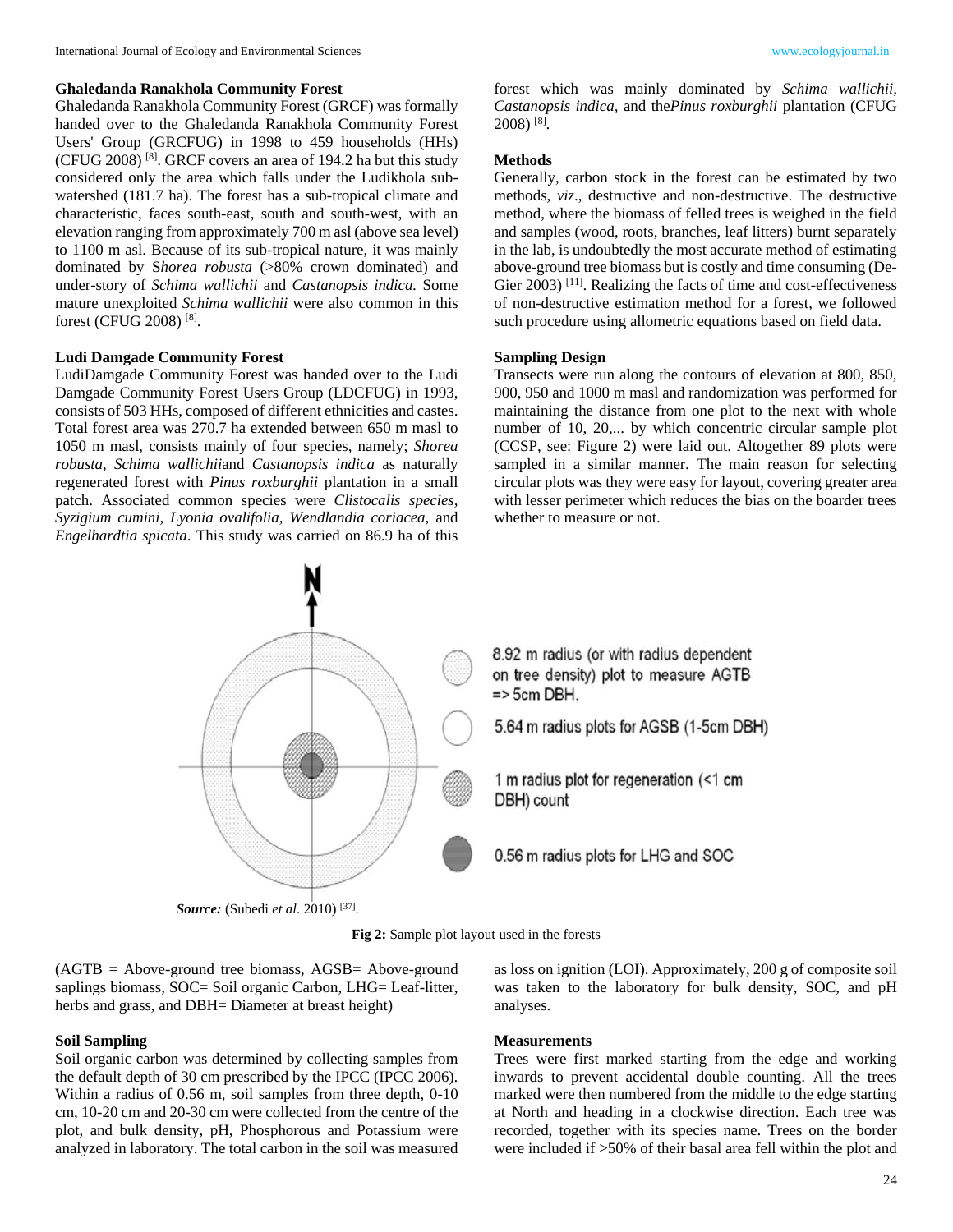excluded if <50% of their basal area fell inside the plot. Trees with a girth at breast height (GBH>16 cm, 5 cm DBH) were measured in two places; one at 130 cm and one at 15 cm above the ground-level from uphills side. Total height of tree was measured by using Vertex IV and Transponder. Later GBH was converted into diameter at breast height (DBH) by dividing the GBH by  $\pi$ . Woody species having a girth <16 cm were regarded as regeneration and the number of individuals was counted within 5.64 m radius for saplings and within 1 m radius for seedlings plots. Woody species with a height less than 1.30 cm were considered as seedlings and woody species with a DBH>5 cm (GBH>16 cm) were considered saplings.

[Note: Tree species of height  $< 1.30$  m = seedlings; height  $> 1.30$ m and DBH $\le$ 5cm = saplings, and height  $>1.30$  m and DBH $>5$  cm = trees [including poles] (poles {DBH 5-30 cm} and trees{DBH>30 cm})]

Environmental variables such as altitude, slope and aspect were measured using GPS, clinometer, and compass, respectively. Data such as rainfall, annual average temperature, maximumminimum temperature were acquired from the secondary sources.

#### **Data Analysis**

Data analysis was done according to the guidelines for measuring carbon stocks in community-managed forests following predictive allometric equations (models) in estimating Aboveground Tree Biomass (AGTB) developed by (Chave *et al*. 2005) [9] . to estimate forest biomass density. The biomass stock density of a sampling plot has been converted to carbon stock density using IPCC (IPCC 2006) default carbon fraction of 0.47 (IPCC 2006). Sapling (DBH<5cm) biomass is calculated by using national allometric biomass tables (Tamrakar 2000). Soil organic carbon (SOC) was calculated based on methodology used by Pearson *et al.* (2007)<sup>[30]</sup>. Measurements of root biomass are indeed highly uncertain, and the lack of empirical values for this type of biomass has for decades been a major weakness in ecosystem (Geider *et al.* 2001)<sup>[15]</sup>. To simplify the process for estimating below-ground biomass, we used MacDicken (1997) [26]. root-to-shoot ratio of 1:5 (MacDicken 1997)<sup>[26]</sup>. Biomass on leaf litter, grasses, dead wood, and stumps in Nepalese forest is less than 1% (DFRS 2015b), so they were excluded for analysis. The aggregate value gave the total biomass from the forests. SOC, soil pH, Phosphorous (P) and Potassium (K) constituent were analyzed in the lab taking the sample from the field. Lab

work was done in Nepal Agriculture Research Council (NARC), Lalitpur, Nepal. In the laboratory, SOC was analysed using Walkley-Black's Wet Oxidation method (Walkley and Black 1934), bulk density by oven dry weight (103-105 $^{\circ}$ C) and soil pH by standard pH meter.

ANOVA and Tukey'sHSD tests were performed to see the carbon density differences. Correlation test was performed to see the relationship between biomass density (t/ha) with soil bulk density, soil organic carbon, soil pH, phosphorous and potassium content in the soil. Similarly, correlation test between SOC with soil pH, bulk density, Phosphorous (P) and Potassium (K) content were tested in R (Team 2018). The total forest carbon stock was converted to tone of  $CO<sub>2</sub>$  equivalent by multiplying by 44/12, or 3.67. The following generalized linear model (GLM) has been fitted and Quasi-Poisson log-link model was tested using F-test against three response variables, i.e. biomass density (t/ha) and SOC density (t/ha) and total carbon density (biomass carbon plus SOC) with the parameters under study.

*Biomass density =*  $a_{ij} + a_j CF_s + a_j E$ *levation+ a<sub>3</sub><i>Indication of wildlife+ a4Aspect + a5Slope (<sup>0</sup> )+ a6Species richness +a<sup>7</sup> Regeneration status (Number of seedlings and saplings)+eij …(model 1)*

 $SOC = b_{ij} + b_i CFs + b_2 E levation + b_3 Indication of wildlife +$  $b_4$ *Aspect* +  $b_5$ *Slope* +  $b_6$ *Species richness* +  $b_7$ *Regeneration status (Number of seedlings and saplings) + eij … (model 2)*

*Total carbon density* =  $c_{ij}$  +  $c_{1}CFs$  +  $c_{2}Elevation$  +  $c_{3}Indication$ *of wildlife + c4Aspect + c5Slope (<sup>0</sup> ) + c6Species richness + c<sup>7</sup> Regeneration status (Number of seedlings and saplings)+eij …(model 3)*

Where,  $a_{ii}$ ,  $b_{ii}$  and  $c_{ii}$  are intercepts,  $a_1$ ,  $b_1$ ,  $c_1$ ,  $a_2$ ,  $b_2$ ,  $c_2$ ,  $a_3$ ,  $b_3$ ,  $c_3$ , a<sub>4</sub>, b<sub>4</sub>, c<sub>4</sub>, a<sub>5</sub>, b<sub>5</sub>, c<sub>5</sub>, a<sub>6</sub>, b<sub>6</sub>, c<sub>6</sub>, a<sub>7</sub>, b<sub>7</sub> and c<sub>7</sub> are constants for respective predicting variables and  $e_{ii}$ s are the error terms.

# **Results**

### **Biomass Density**

The highest biomass density was found at 850 m asl elevation whereas the lowest was in 950 m asl. The above-ground tree biomass and total biomass showed decreasing trends with increasing elevation from 800 to 950 m asl. Total biomass density of the study area was 151.14 t/ha (Table 1). Above-ground tree biomass density (Table 1) and the total carbon density (Table 2) fortunately the figure was equal and both were 117.8 t/ha.

|       | S.NElevation (m masl) Tree biomass above-ground (t/ha) Below-ground tree biomass (t/ha) Sapling biomass (t/ha) Total biomass density (t/ha) |       |       |        |
|-------|---------------------------------------------------------------------------------------------------------------------------------------------|-------|-------|--------|
| 800   | 188.25                                                                                                                                      | 37.65 | 15.52 | 241.42 |
| 850   | 147.33                                                                                                                                      | 29.47 | 4.35  | 181.15 |
| 900   | 106.8                                                                                                                                       | 21.36 | 23.11 | 151.27 |
| 950   | 33.06                                                                                                                                       | 6.61  | 2.27  | 41.94  |
| 1000  | 113.56                                                                                                                                      | 22.71 | 3.66  | 139.93 |
| Total | 589                                                                                                                                         | 117.8 | 48.9  | 755.71 |
| Mean  | 117.8                                                                                                                                       | 23.56 | 9.78  | 151.14 |

**Table 1:** Trees, saplings and total biomass with respect to elevation

# **Carbon Density and CO**<sup>2</sup> **Equivalent**

Increasing carbon density with decreasing elevation within the study area in naturally regenerated forests was observed (Table 2). Mean carbon stock was 117.8 t/ha and  $CO<sub>2</sub>$  equivalent stock in the studied CFs was  $431.93$  t CO<sub>2</sub>/ha (Table 2). The majority of the

carbon stock was concentrated in trees of lower elevation. The major parts of carbon was stocked in aboveground tree biomass (55.37 t/ha) followed by soil organic carbon (26.76 t/ha). The aboveground carbon stock (trees + saplings) and the belowground carbon stock (tree roots  $+$  soil) in the study area were almost equal i.e. 59.97 t/ha and 57.83 t/ha, respectively (Table 2).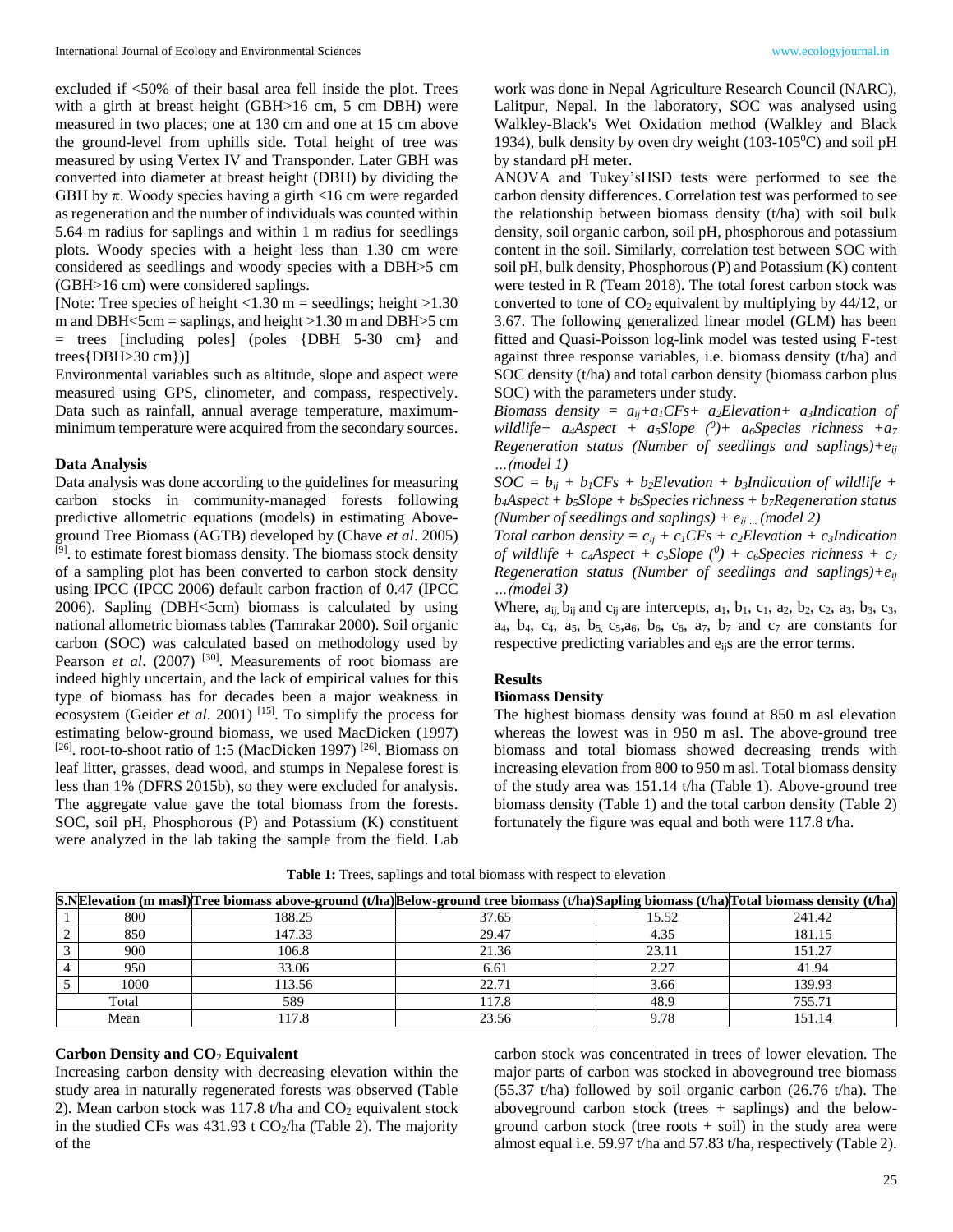| S.N.           | <b>Elevation</b> (m)<br>masl) | Above-ground tree<br>carbon (t/ha) | <b>Below-ground tree</b><br>carbon (t/ha) | <b>Sapling carbon</b><br>(t/ha) | <b>SOC</b><br>(t/ha) | <b>Total carbon density</b><br>(t/ha) | $CO2$ equivalent<br>(t/ha) |
|----------------|-------------------------------|------------------------------------|-------------------------------------------|---------------------------------|----------------------|---------------------------------------|----------------------------|
|                | 800                           | 88.48                              | 17.7                                      | 7.3                             | 43.72                | 157.2                                 | 576.40                     |
| $\gamma$       | 850                           | 69.24                              | 13.85                                     | 2.05                            | 48.13                | 133.27                                | 488.66                     |
| $\mathbf{r}$   | 900                           | 50.20                              | 10.04                                     | 10.86                           | 36.09                | 107.19                                | 393.03                     |
| $\overline{4}$ | 950                           | 15.54                              | 3.11                                      | 1.07                            | 53.07                | 72.79                                 | 266.90                     |
|                | 1000                          | 53.37                              | 10.67                                     | 1.72                            | 52.79                | 118.55                                | 434.68                     |
|                | Total                         | 276.83                             | 55.37                                     | 23                              | 233.8                | 589                                   | 2159.67                    |
| Mean           |                               | 55.37                              | 11.07                                     | 4.6                             | 46.76                | 117.8                                 | 431.93                     |

**Table 2:** Biomass and soil carbon per unit area and CO<sub>2</sub> equivalent

Analysis of Variance (ANOVA) test results show a significant difference  $(p<0.05)$  in carbon density with respect to altitudinal ranges (Table 3). The distribution of the residuals standard error (115.7; degrees of freedom (DF): 3423) was normal.

| <b>Table 3:</b> ANOVA test of carbon density with elevation |  |  |
|-------------------------------------------------------------|--|--|
|                                                             |  |  |

| <b>Elevation</b> (m masl) | Total carbon density (t/ha) | <b>Error sum of square</b> | <b>P-value</b> | Significant |
|---------------------------|-----------------------------|----------------------------|----------------|-------------|
| 800                       | 157.20                      | 46.96                      | < 0.05         | Yes         |
| 850                       | 33.27                       | $-6.94$                    | >0.05          | No          |
| 900                       | 107.19                      | $-18.24$                   | < 0.05         | Yes         |
| 950                       | 72.79                       | $-34.30$                   | < 0.05         | Yes         |
| 1000                      | 18.55                       | 23.60                      | $< \!\! 0.05$  | Yes         |

Multiple comparisons of mean carbon with elevation gradient was performed in R with 'Tukey HSD' test and result showed that elevation pairs 900-800 m, 950-800 m, 950-850 m, 1000-850 m, 1000-900 m, and 1000-950 m masl had significant difference (p<0.05) in carbon density. This result shows that the elevation gradient of less than 100 m have no significant difference in

almost all cases (except non sig.1000-800 m and sig.1000-950 m) (Table 3).

# **Biomass Enhancement**

The studied CFs were enhancing biomass stock at a rate of 40% of annual growth of the forests, as forests were in good conditions (Table 4).

**Table 4:** Forest condition and biomass enhancement in CFs. (Reg. = regeneration, cond. = condition, Criteria were based on 'Community Forest Resource Inventory Guideline 2004' (DOF 2004).

| S.N. | Reg.<br>$(no, h$ a      | <b>Criteria</b>   | Reg.<br>cond.    | Trees'<br>growing<br>stock | Criteria                            | Forest cond.               | Increment per<br>annum | <b>AAC</b> in CFs | <b>Annual Biomass</b><br>enhancement  |
|------|-------------------------|-------------------|------------------|----------------------------|-------------------------------------|----------------------------|------------------------|-------------------|---------------------------------------|
|      | Seedlings<br>32522      | >5000<br>$=$ good |                  | 83.89                      | 50-200 $m^3/ha$                     | Good regeneration $+$ fair | 3.5% to total          |                   | $60\%$ of annual 40% of annual growth |
|      | <b>Saplings</b><br>2696 | >2000<br>$=$ good | Good<br>$m^3/ha$ | $=$ fair                   | tree growing stock = Good<br>forest | growing stock              | increment              | of growing stock  |                                       |

Carbon was accumulated/added in community forest at a rate of 5.22 t/ha/year, which is about 19.2 tones per ha per annum of carbon-dioxide equivalent (Table 5).

These data show that carbon is enhancing in the CFs, but the amount of carbon addition is a relative value for higher or lower comparisons.

**Table 5:** Forest carbon enhancement scenario for a year in CFs, Gorkha (Source: ANSAB 2011)

|             | $ CFs $ In 2010 (Ct) In 2011 (Ct) |          | <b>Change C stock</b><br>'Ct) | In 2010<br>(Ct/ha) | In 2011 $($ Ct/ha $)$ $ $ | Carbon enhanced (Ct<br>/ha/vear) | $CO2$ equivalent<br>(tCO <sub>2</sub> /ha/year) |
|-------------|-----------------------------------|----------|-------------------------------|--------------------|---------------------------|----------------------------------|-------------------------------------------------|
| <b>LDCF</b> | 55919.44                          | 57337.03 | 1417.59                       | 206.57             |                           | 5 72<br>ل⊾ کہ ل                  | 19.2                                            |
| <b>GRCF</b> | 37413.48                          | 38361.59 | 948.11                        | 205.95             | 211.17                    | רר ד<br>ے ۔۔                     | 19.14                                           |

# **Response of Environmental Variables**

Biomass density, SOC density and total carbon density were taken as response variables and CFs, elevation, indication of wildlife signs, aspect, slope, regeneration count (seedlings and saplings) and species richness were considered as explanatory

variables. The test result is presented in the Table 3. Result showed that CFs, elevation, presence of wildlife and slope have significant influenced on biomass density in the study area whereas aspect, regeneration status and woody species richness have no significant respones to biomass density of the forests (Table 6).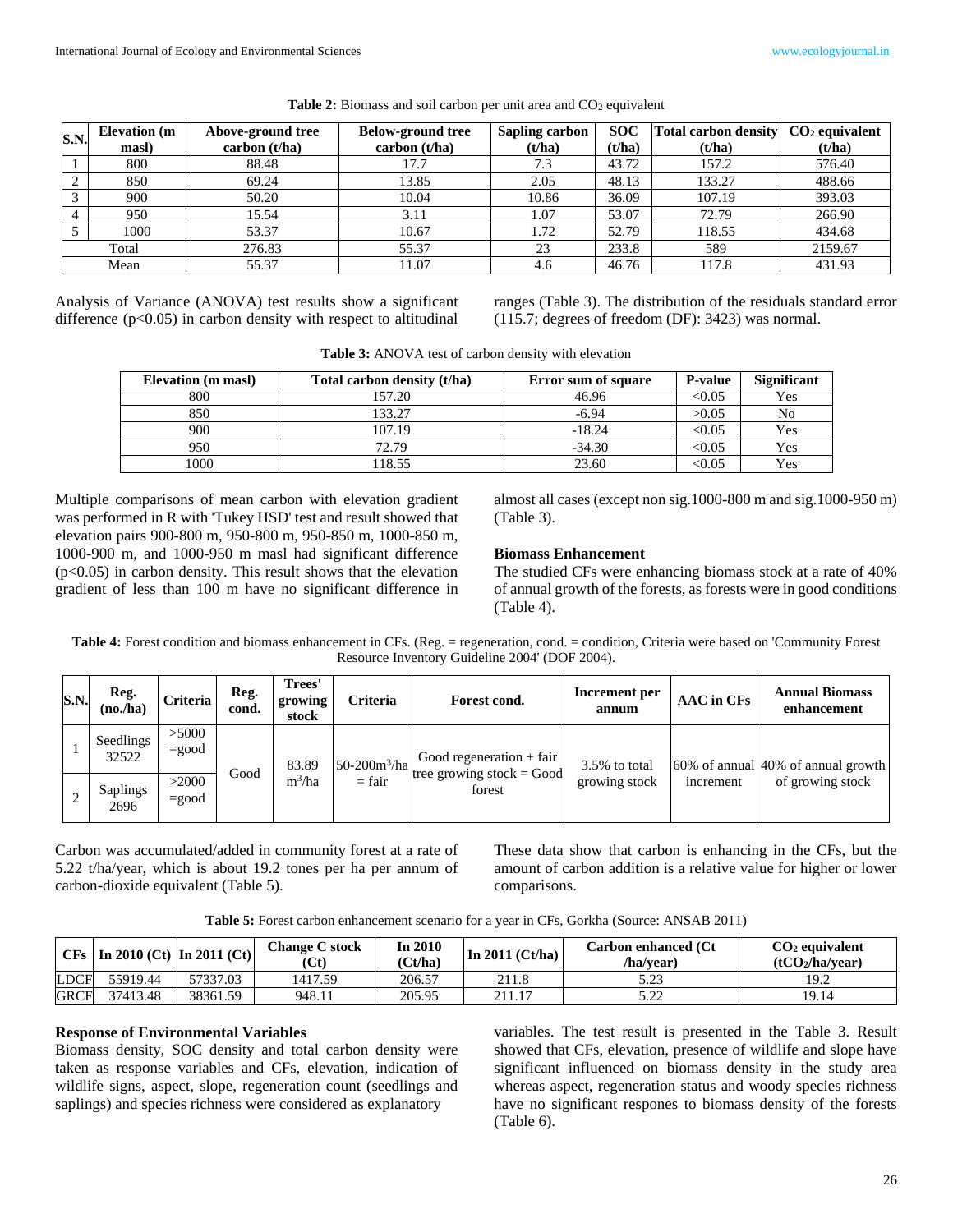| S.N.   | Variables              | <b>Biomass density</b> | <b>SOC</b> density | <b>Total Carbon Density</b> |
|--------|------------------------|------------------------|--------------------|-----------------------------|
|        | CFs                    | $0.001160*$            | $0.0467783*$       | $0.0093010*$                |
| ◠      | Elevation              | 6.857e-06 $*$          | 9.751e-06 $*$      | $0.0001293$ *               |
| $\sim$ | Indication of wildlife | $0.003710*$            | 0.3878397          | $0.0034458*$                |
|        | Aspect                 | 0.477874               | $0.0006305$ *      | $0.0034458*$                |
|        | Slope                  | $0.001081$ *           | 0.9602106          | $0.0021594*$                |
| h.     | Regeneration status    | 0.104459               | 0.2922751          | 0.4233456                   |
|        | Species richness       | 0.507869               | 0.8770075          | 0.0666280                   |
|        | Adj $R^2$              |                        |                    |                             |

**Table 6:** Test outcomes between biomass, SOC and total carbon density with variables

\* Significant at 5% significant level.

The biomass density for Ghaledanda Ranakhola CF was 168.27 t/ha where this figure for Ludi Damgade CF was 87.09 t/ha. Indication of wildlife showed the positive correlation with biomass density for study area. Test result (Table 3) showed the significant higher biomass density (203.17 t/ha) having the plots of wildlife signs with plot having no wildlife indication (117.18 t/ha). This result indicates that forest biomass can be conserve together with wildlife conservation in CFs in Middle-hills of Nepal.

The SOC has significant influenced by CFs, elevation and aspect (Table 3). Other variables under study have seemed no significant response to SOC. The SOC density in Ghaledanda CF was 46.67 t/ha and Ludidamgade CF was 51.71 t/ha which is significant difference due to community forests (Table 3). Elevation has also influenced on SOC density. SOC was highest at 1000 m masl whereas lowest in 900 m masl but not follow any trend. However, higher the biomass density constitutes higher SOC density in the soil (Table 2). Similarly, SOC significantly varied with different aspects. The SOC density for east, west, south and north was found to be 48.4, 53.11, 42.12, 55,55 t/ha respectively. North facing slope has the highest SOC in CFs.

Total carbon stock density has significant response from CFs, elevation, aspect, indication of wildlife and slope. Total carbon density for Ghaledanda Ranakhola CF was 125.73 t/ha whereas Ludidamgade CF was found to be 92.65 t/ha. This showed that significant difference in mean carbon density due to community forests. Carbon density was significantly higher having some indication of wildlife (143.37 t/ha) to having no wildlife signs (102.84 t/ha). Similarly elevation has significant difference on carbon density (for detail see Table 3). Aspect and slope have significant different carbon density in the study area. The higher was the slope; the lower was the carbon density. Total carbon density was highest in north facing slope. The final models were plotted and showed the smooth Q-Q plots.

# **Discussions**

# **Biomass and Carbon Density**

The results showed that biomass density (Table 1) and thereby carbon density (Table 2), was highest in the lowest elevation and decreases with increasing elevations up to 950 m asl but increased carbon density at 1000 m asl. It was because the area at 1000 m asl was mostly covered with plantation of *Pinus roxburghii*, was an uniform stand of young trees contributed more carbon density. Analysis of Variance test shows carbon density was significantly different (*p*<0.05) with respect to elevation (Table 3). The decreasing trend of carbon density with increasing elevations was attributed to lesser DBH-sized trees at the higher elevations. These results were concordant with the outcome of a study of 31

CFs of Ludhikhola sub-watershed area. The carbon storage was about 245 t/ha, 240 t/ha, 210 t/ha, 180 t/ha and 170 t/ha in the elevations range < 520 m, 521-640 m, 641-760 m, 761-880m and >881m respectively with elevation interval of 120 m masl (ANSAB/ICIMOD/FECOFUN/NORAD 2010). Similar findings were attributed because both study sites belongs to same watersheds and have similar biological and physio-climatic settings. Just reverse results were seen as increasing carbon density with increasing elevation in CFs of Kayarkhola subwatershed, Chitwan district, at elevation range of <360 m to 840 m and the CFs of Charnawati sub-watershed, Dolakha district, at elevation range of <1320 m to >2580 m masl (ANSAB/ICIMOD/FECOFUN/NORAD 2010). This was due to the fact that the difference in species compositions that tropical broadleaved in Chitwan, the sub-tropical to lower temperate (*Quercus*) in Dolakha and the sub-tropical broadleaved forest in this study. Also this result justified by the difference in physioclimatic settings, vary in proportion of forest per households (0.11 ha, 0.12 ha, 0.08 ha in Kayarkhola - Chitwan, Charnawati - Dolakha and present study sites, respectively) that the study forests had the highest pressure on the forest (lowest ratio).

Carbon density of the study area was 117.8 Ct/ha (Table 2). This result was far less than the result found in 2010 and 2011 studied by ANSAB (ANSAB 2011)<sup>[3]</sup>. The difference in result was the exclusion of carbon accounting from leaf-litter, herbs and grasses, and branches in present study where ANSAB (2011)<sup>[3]</sup>. included those carbon pools. Also, ANSAB (2011) [3] . had lesser sampling intensity than present study had (0.86%). Moreover, ANSAB (2011)<sup>[3]</sup>. laid out more sample plot at lower elevation where trees were relatively larger in size and stand was denser than higher elevation had for Ludhikhola watersheds.

A similar studies from different ecological zones of Nepal showed higher carbon densities than present study found. For example, carbon density in *Shorea robusta* dominated forests in Terai (CFs in Nawalparasi district) was 460.67 t/ha (Bhusal 2011) [7]. while it was  $186.95$  t/ha (Nepal 2006) and 235.95 t/ha (Shrestha 2008) [34] . Also this result can be compared with the national average of carbon density (176.95 t/ha) (DFRS 2015b) and Middle-hills forests (138.11 t/ha) (DFRS 2015a) [13]. The lesser carbon density was due to consist of smaller-sized *Shorea robusta* in Mid-hills forest, dominance of young (small DBH) trees in present study area, and methodological differences.

This result is comparable with the finding across the boundary. The result is far less than the carbon density estimated in tropical regions of different areas. For example, humid tropical forest of eastern coast of Tamilnadu, India (307 t/ha) (Ramachandran *et al*. 2007) [32] , tropical rain forest of Thailand (275 t/ha) (Terakunpisut *et al*. 2007) [40] , broadleaved forests of tropical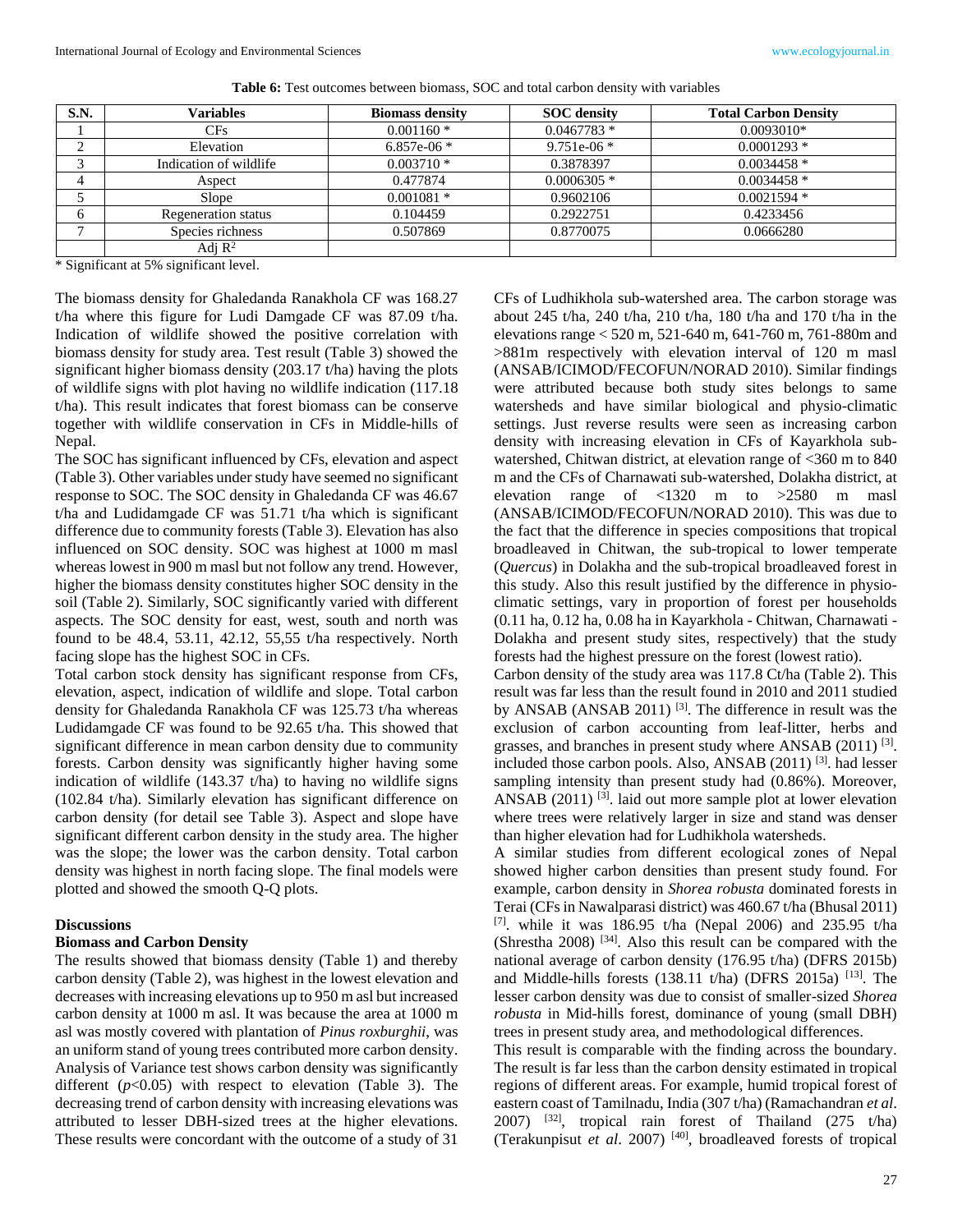America (170 t/ha), tropical Africa (260 t/ha), and tropical Asia (215 t/ha). The lesser density of carbon was attributed the subtropical nature of the forest with smaller-sized trees in present study area. The lower carbon density in this present study is due to the result of small-sized trees (more than 80% trees less than 15 cm DBH), and sub-tropical species compositions. Other reason would be the difference in physio-climatic settings of the regions.

# **Conclusions**

Under the same management system and same species dominated condition, CFs, elevation; slope, aspect and presence of wildlife have significant difference on carbon density in CFs. In general, carbon density decreased with increased elevation. The stepper the slope, the lesser the carbon density and north facing landscape harbor the highest density of carbon. However, woody species richness and regeneration status (number of seedlings and saplings) have no significant influence on carbon density to the study sites. Presence of wildlife has little influence on SOC whereas the aspect has significant role on it. Except different CFs, elevation and aspect, SOC has no significant influence from woody species richness, regeneration status, slope and wildlife. Community forests have been enhancing biomass stock at least 40% of annual growth of forest even if users harvest annual allowable cut as prescribed by their operational plan. Enhancement of carbon density in CFs, despite continuous utilization of forests' products by communities, shows high potentiality for carbon trading under clean development mechanism (CDM) and reducing emissions from deforestation and forest degradation in addition to carbon conservation, forest management and carbon enhancement as an economic incentives to the local communities without compromising the traditional use right and biodiversity conservation upon the forests.

# **Acknowledgements**

Authors are thankful for the community forests users' groups from Gorkha district, Nepal for their kind cooperation during field work. Mr. Manoj Bhusal, Mr. Kamal Acharya, Mr. Gyandra Karki and Mr. Nawaraj Paudel for their tremendous support in data collection and editing. We are thankful to Dr. Suman Aryal for insightful comments, English editing and constructive suggestion on the manuscript.

#### **References**

- 1. Acharya KP, Sharma RP. Forest Degradation in the Midhills of Nepal. Pages 90-99 *in* Forestry journal of the Institutue of Forestry, Pokhara, Nepal, 2004.
- 2. Acharya R, Paudel G. Implementation status of community adaptation plans: a case study from Parbat District, Nepal. International Journal of Environment. 2016; 5(3):119-126.
- 3. ANSAB. Carbon stocks in Community Forests in Ludikhola Watershed Area, Gorkha, Nepal.*in* H. P. Pandey, editor. Asian Network for South-Asian Agriculture and Bio-Resources, Kathmandu, 2011.
- 4. ANSAB/ICIMOD/FECOFUN/NORAD. REDD+ Pilot Project: Report on Forest Carbon Stock in Community Forests in three watersheds (Ludikhola, Kayarkhola and Charnawati). ANSAB, ICIMOD, FECOFUN, NORAD, Kathmandu, Nepal, 2010.
- 6. Baskota K, Karky BS, Skutsch M. Reducing Carbon Emissions through Community-managed Forests in the Himalaya. www.bookicimod.org (ICIMOD), 2007.
- 7. Bhusal M. An Analytical Study of Carbon Stock in Shores robusta Forest of Two Different Ecological Zones of Nepal (case study from Gorkha and Chitwan district). Tribhuvan University, Pokhara, 2011.
- 8. CFUG. Community Forest Operational Plan of Community Forest User Groups.Community Forest User Groups, Gorkha, 2008.
- 9. Chave J, Andalo C, Brown S, Cairns M, Chambers J, Eamus D, *et al*. Tree allometry and improved estimation of carbon stock. Oecologia, 2005, 87-99.
- 10. DDC. District Profile of Gorkha. District Development Committee, Gorkha, 2011.
- 11. De-Gier A. A new approach to woody biomass assessment in woodlands and shrublands. In: P. Roy(ed). Geoinformatics for Tropical Ecosystem, 2003, 161-198.
- 12. DFRS. Middle Mountains Forests of Nepal. Forest Resource Assessment (FRA) Nepal, Department of Forest Research and Survey (DFRS), Kathmandu, Nepal, 2015.
- 13. DFRS. State of Nepal's Forests. Forest Resource Assessment (FRA) Nepal, Department of Forests Research and Survey, Kathmandu, 2015.
- 14. DOF. Community Forest Resource Inventory Guideline (Amended) {Samudayik Ban Shrot Sarbhekchhan Margadarshan, Parimarjit}.*in* M. o. F. a. S. C. Department of Forest, Government of Nepal, editor. Community Forest Division, Kathmandu, Nepal, 2004.
- 15. Geider RJ, Delucia EH, Falkowski PG, Finzi AC, Grime JP, Grace J, *et al*. Primary productivity of planet earth: biological determinants and physical constraints in terrestrial and aquatic habitats. Global Change Biology. 2001; 7:33.
- 16. Gibbs HK, Brown S, Niles JO, Foley JA. Monitoring and estimating tropical forest carbon stocks: making REDD a reality. Environmental Research Letters. 2007; 2:13.
- 17. GoN/MoFSC. Nepal National Biodiversity Strategy and Action Plan 2014-2020. Ministry of Forests and Soil Conservaion, Kathmandu, 2014.
- 18. GoN/MoFSC. Forestry Sector Strategy 2016-2025.*in* M. o. F. a. S. Conservation, editor. Government of Nepal, Ministry of Forests and Soil Conservation, Kathmandu, 2016.
- 19. IPCC. Climate Change 2001: Mitigation, Contribution of Working Group III to the Third Assessment Report of the Intergovernmental Panel on Climate Change., University of Cambridge, Cambridge (UK), 2001.
- 20. IPCC. Good practice guidelines for National Greenhouse gas inventories, IPCC, Switzerland, 2006.
- 21. IPCC. Climate Change 2007: The Physical Science Basis Summary for Policymakers'. Geneva, 2007.
- 22. Janzen HH. Carbon Cycling in Earth Systems: A Soil Science Perspective. Agric. Ecosyst. Environ. 2004; 104:399-417.